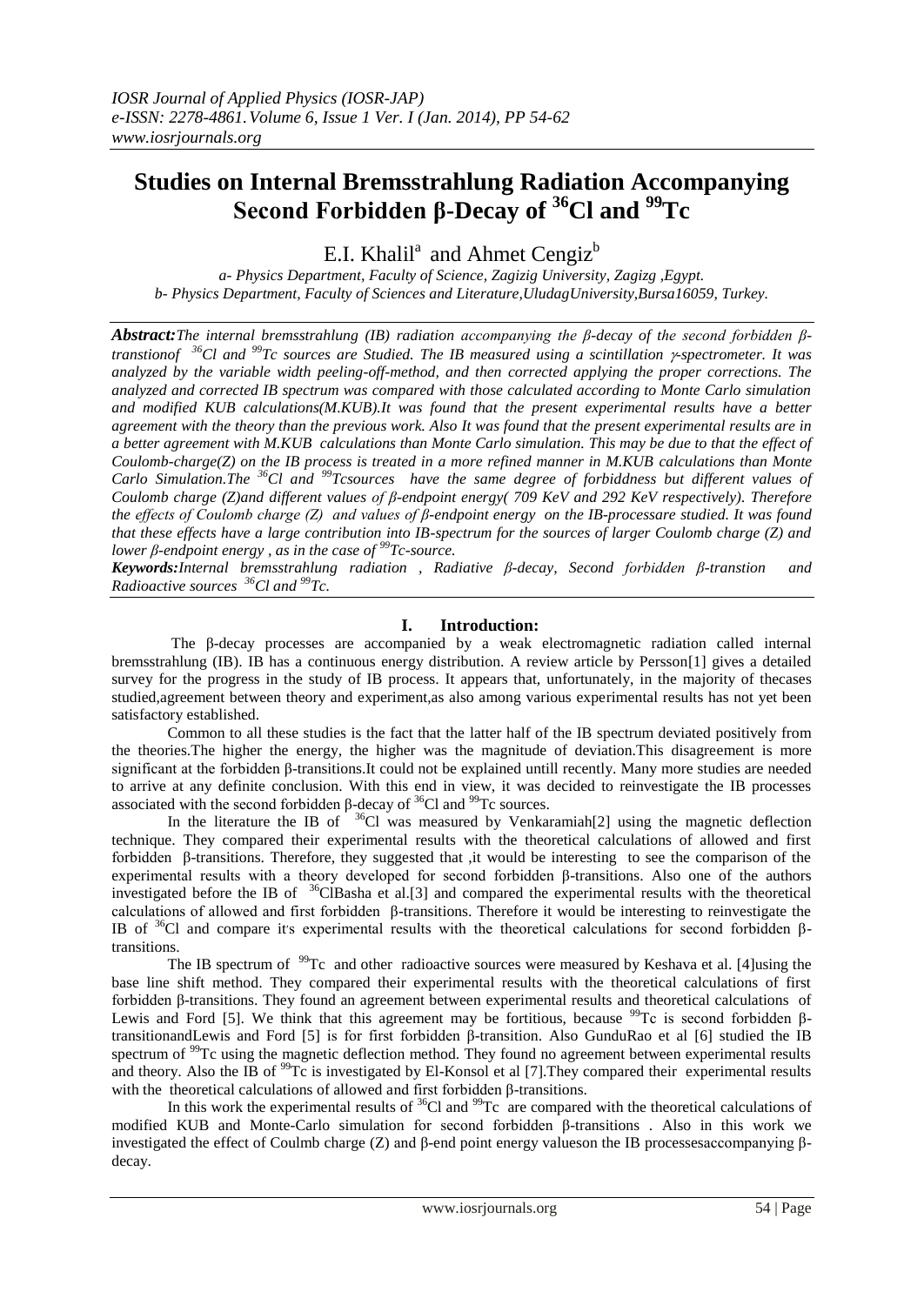## **II. Theorietical calculations:**

#### **2.1.** *β*⁻*-Particles energy spectra:*

A quantum mechanical theory which satisfactorily gives the shape of  $\beta$ <sup>-</sup>particles energy spectra has been developed by Fermi. The Fermi theory can be found in textbooks (Evans, [8]; Konopinski[9]; Wu and Moskowski, [10]. The number of  $\beta$  -particles  $N(W)$  *dW* in the energy range  $W - W + dW$ can be approximately written as Cengiz[11].

$$
N(W)dW \cong \frac{|P|^2}{\tau_0} 2\pi\alpha Z (W_0 - W)^2 W dW
$$
\n<sup>(1)</sup>

with  $W = E/mc^2 + 1$  and  $W_0 = E_m/mc^2 + 1$  being the total energy and the maximum total energy of the  $\beta$ <sup>-</sup> particle of kinetic energy *E* and the maximum kinetic energy  $E_m$  in units of electron rest mass energy,  $mc^2$ , where  $|P|^2$  is the squared modulus of the transition matrix element,  $\tau_0$  is a time constant, and  $\alpha$  is the fine structure constant.

For allowed transitions,  $|P|^2$  is independent of  $\beta^-$ -particle energy and is the order of unity. The allowed distribution of Eq. (1) must be multiplied with the shape correction factor in order to obtain the shape of the forbidden distribution. Many first-forbidden distributions and a few second-forbidden distributions can and do have the same shape as allowed distributions. Well-established examples include <sup>32</sup>P, <sup>186</sup>Re and <sup>198</sup>Au by Langer and Price [12]. So, the shape correction factor is ignored.

#### *2.2. Bremsstrahlung cross section*

For the nuclei of charge *Ze*, the differential electron bremsstrahlung cross-section (DEBCS) for the emission of a photon of energy *k* by an incident electron of kinetic energy *E* and total energy  $E_0 = E + mc^2$ , in the energy range τ and  $τ + dτ$  ( $τ = k/E<sub>0</sub>$  is the photon energy in units of total electron energy), has been proposed

by Al-Beteri and Raseide[13]as 
$$
\frac{d\sigma_b}{d\tau} = 4\alpha r_e^2 Z(Z+\delta) \frac{d\tau}{\tau} \left[ 1 + (1-\tau)^2 - \frac{2}{3} (1-\tau) \right]
$$

$$
\times \left[ \Phi(\Gamma, Z) + F_1(\beta', Z) + F_2(\beta, Z) - \frac{1}{3} \ln(Z) \right],
$$
(2)

where $r_e$  is the classical electron radius. The electron-electron contribution is approximated by replacing the  $Z^2$ Bethe-Heitler cross-section expression by $Z(Z+\delta)$ , where  $\delta = 0.75$  is the experimentally determined value of Lanzl and Hanson [14].The Bethe-Heitler screening parameter *Γ* may be written as

$$
\Gamma = \frac{100mc^2}{E_0 Z^{1/3}} \frac{\tau}{1 - \tau}.
$$
\n(3)

The correction functions  $F_1(\beta', Z)$  and  $F_2(\beta, Z)$  are given by

$$
F_1(\beta', Z) = \alpha Z (1 - {\beta'}^5), \tag{4}
$$

$$
F_2(\beta, Z) = 8.5 \left( \frac{mc^2}{E_0} \frac{\alpha Z}{\beta} \right)^2,
$$
\n(5)

where  $\beta$  and  $\beta'$  are the velocity of the incident electron before and after interaction in units of velocity of light, respectively. With the two correction functions  $F_1(\beta', Z)$  and  $F_2(\beta, Z)$  included in the DEBCS, the best fit to the available experimental cross-section data gives the screening function as

$$
\Phi(\Gamma, Z) = 4.6 \left( 1 + \frac{1}{Z^2} \right) - \frac{1}{\beta} \ln(\Gamma + \beta - 0.3) \,. \tag{6}
$$

The forms of the correction functions  $F_1(\beta', Z)$  and  $F_2(\beta, Z)$  and the screening function  $\Phi(\Gamma, Z)$  have been empirically determined, their parameters having been chosen by minimizing the sum of the squares of the differences between the predictions of Eq. (2) and the experimental data by Al-Beteri and Raeside[13].

The radiative stopping power is proportional with the scaled bremsstrahlung cross section. Al-Beteri and Raeside[13] were compared the values of scaled bremsstrahlung cross section with experimental values and the values of Seltzer and Berger [15] which include the contribution formelectron-electron bremsstrahlung (Figs 3-6 in Ref. [32]). The agreement between the values of Al-Beteri and Raeside [13], the experimental data and the values of Seltzer and Berger is in good. The ESTAR (Stopping Powers and Ranges for Electrons) database [\(http://physics.nist.gov/PhysRefData/Star/Text/method.html\)](http://physics.nist.gov/PhysRefData/Star/Text/method.html) is very useful for the electron transport. The radiative stopping powers are evaluated in ESTAR with a combination of theoretical bremsstrahlung cross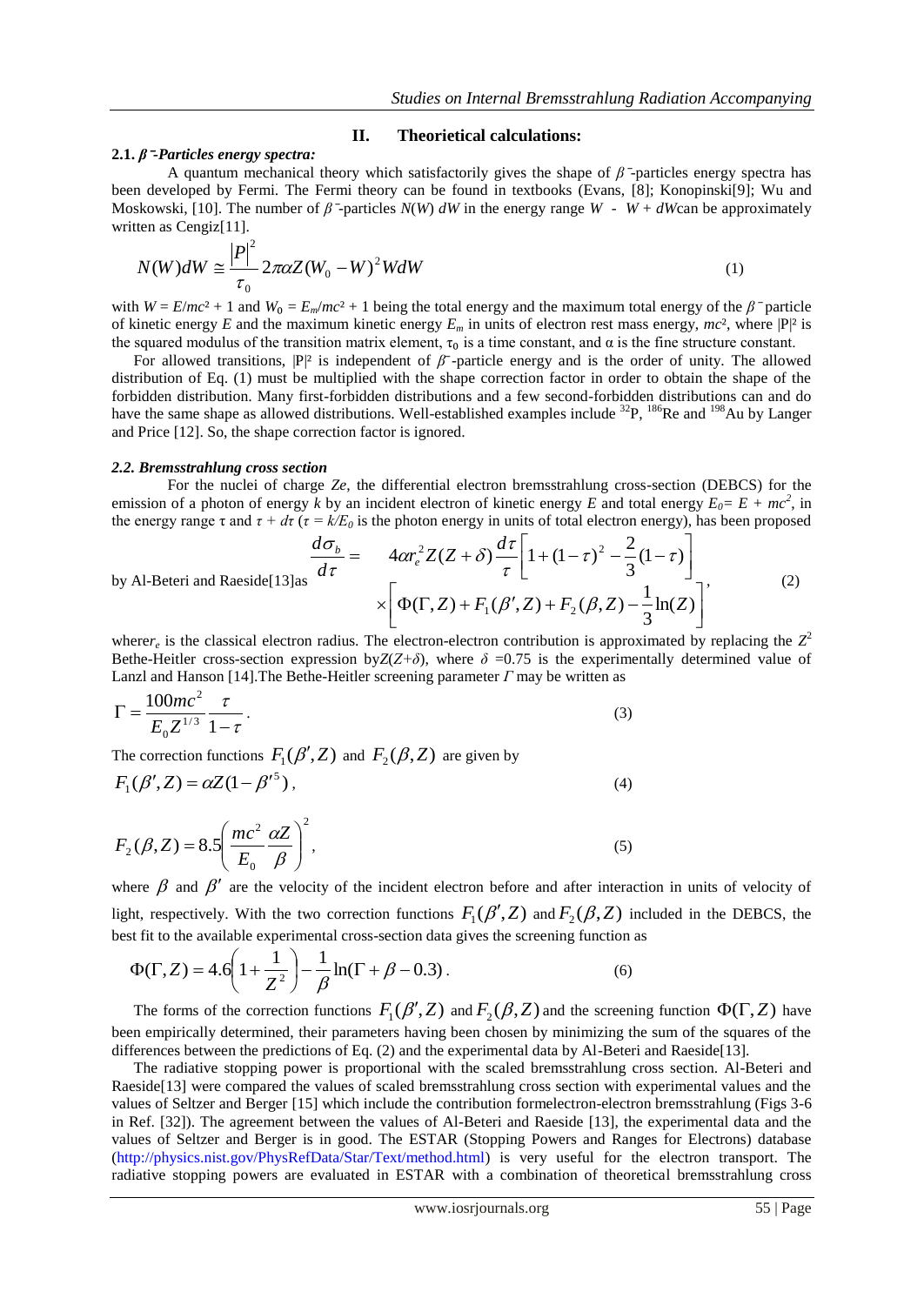sections described by [Seltzer and Berger\[](http://physics.nist.gov/PhysRefData/Star/Text/ref.html#Seltzer)15]. The uncertainties of the radiative stopping powers are estimated to be 2 % above 50 MeV, 2 % to 5 % between 50 MeV and 2 MeV, and 5 % below 2 MeV by Berger et al. [\(http://physics.nist.gov/PhysRefData/Star/Text/method.html\)](http://physics.nist.gov/PhysRefData/Star/Text/method.html).

#### *2.2 Monte Carlo Simulation:*

In the beta decay, the end-point energies of  $\beta^-$  mode  $(E_m)$ , decay energies of electron capture (EC) mode (*Eε*), branch ratios, (*η*), and relative probabilities (*P*) of the investigated radioisotopes [\(http://atom.kaeri.re.kr\)](http://atom.kaeri.re.kr/) are given in Table 1. In this study, the EC event was not included.

For the radioisotopes with two branches  $(\eta_1, \eta_2)$  and two end-point energies,  $(E_{m1}, E_{m2})$  the end-point energy is sampled by generating a uniform random number *ξ* (0 <*ξ*<1) by means of following conditions:

 $\xi \leq \eta_1$ .

If the inequality in Eq. (7) holds, then the end-point energy is selected as  $E_m = E_{m1}$ , otherwise it is selected as  $E_m$  $= E_{m2}$ .

The energy distribution of *β*<sup> $-$ </sup>-particles, Eq. (1) has been sampled using the acceptance-rejection method. The details of the simulation were given by Cengiz and Almaz[11]. To carry out the acceptance-rejection sampling with the usual rectangular rejection, the envelope rejection function is chosen as  $r(W) = 1$  and the energy distribution of  $\beta$ <sup>-</sup>-particles, Eq. (1) is normalized in the form in which its maximum value will be equal to *r*(*W*). Eq. (1) gives a maximum value at  $W = W_0/2$ . So, the normalized energy distribution of  $\beta^-$ -particles is obtained as

$$
N(W)dW = W^{2} \frac{(W_{0} - W)^{2}}{(W_{0}/2)^{4}}dW
$$
\n(8)

.  $(7)$ 

*W* is sampled using a *ξ*-value from the direct (inversion) method as

$$
W = W_c + \xi (W_0 - W_c). \tag{9}
$$

generating a second *ξ*-value the inequality,

$$
\xi \le W^2 \frac{(W_0 - W)^2}{(W_0 / 2)^4} \tag{10}
$$

is tested. If the inequality Eq. (10) holds, the sampled *W* is accepted; otherwise, the procedure Eqs.(9) and (10) is repeated with a new pair of uniform random numbers. The kinetic energy of  $\beta^-$  particles emitted in  $\beta^-$ -decay is calculated from  $E = (W-1)mc^2$ .

In  $\beta$ <sup>-</sup>-decay, the  $\beta$ <sup>-</sup>-particle emitted in  $\beta$ <sup>-</sup>-decay, undergoes the internal bremsstrahlung (IB) event in the field of emitting nucleus. The IB process has a probability per electron emission of approximately  $\alpha$ , the fine-structure constant (Struzynski and Pollock [16], Evans [8] ). The existence of this case has been observed by Aston [17]. When the probability is taken into account, the shape of the IB distribution remains the same. Therefore, this probability is taken one.

The  $d\sigma_b(\tau)/d\tau$  formula has been sampled using the acceptance-rejection method. The details of the simulation were given by Cengiz and Almaz (2004). The envelope rejection function,  $h(\tau)$ , is chosen as

$$
h(\tau) = \frac{f(\tau)}{f(\tau_{\min})},
$$
\n(11) where

$$
f(\tau) = \left[1 + (1 - \tau)^2 - \frac{2}{3}(1 - \tau)\right] \left[\Phi(\Gamma, Z) + F_1(\beta', Z) + F_2(\beta, Z) - \frac{\ln Z}{3}\right].
$$
 (12)

τ is sampled using a *ξ* -value from the

$$
\tau = \tau_{\min} \left( \tau_{\max} / \tau_{\min} \right)^{\xi}.
$$
\n(13) By generating a second  $\xi$ -value the inequality,

\n(14) Given that  $\tau$  is the probability of the following equations:

$$
\xi \le h(\tau). \tag{14}
$$

is tested. If the inequality in Eq. (14) holds, the sampled  $\tau$  was accepted as a valid sample for the fractional bremsstrahlung photon energy  $(k = \tau E_0)$ ; otherwise, the procedure with Eqs. (13) and (14) was repeated with a new pair of uniform random numbers. In this scheme, the energy of the bremsstrahlung photon, *k* and the remaining electron energy *E* - *k*are stored and a new electron is selected to be followed. The number of electron trajectories is chosen to be  $2 \cdot 10^7$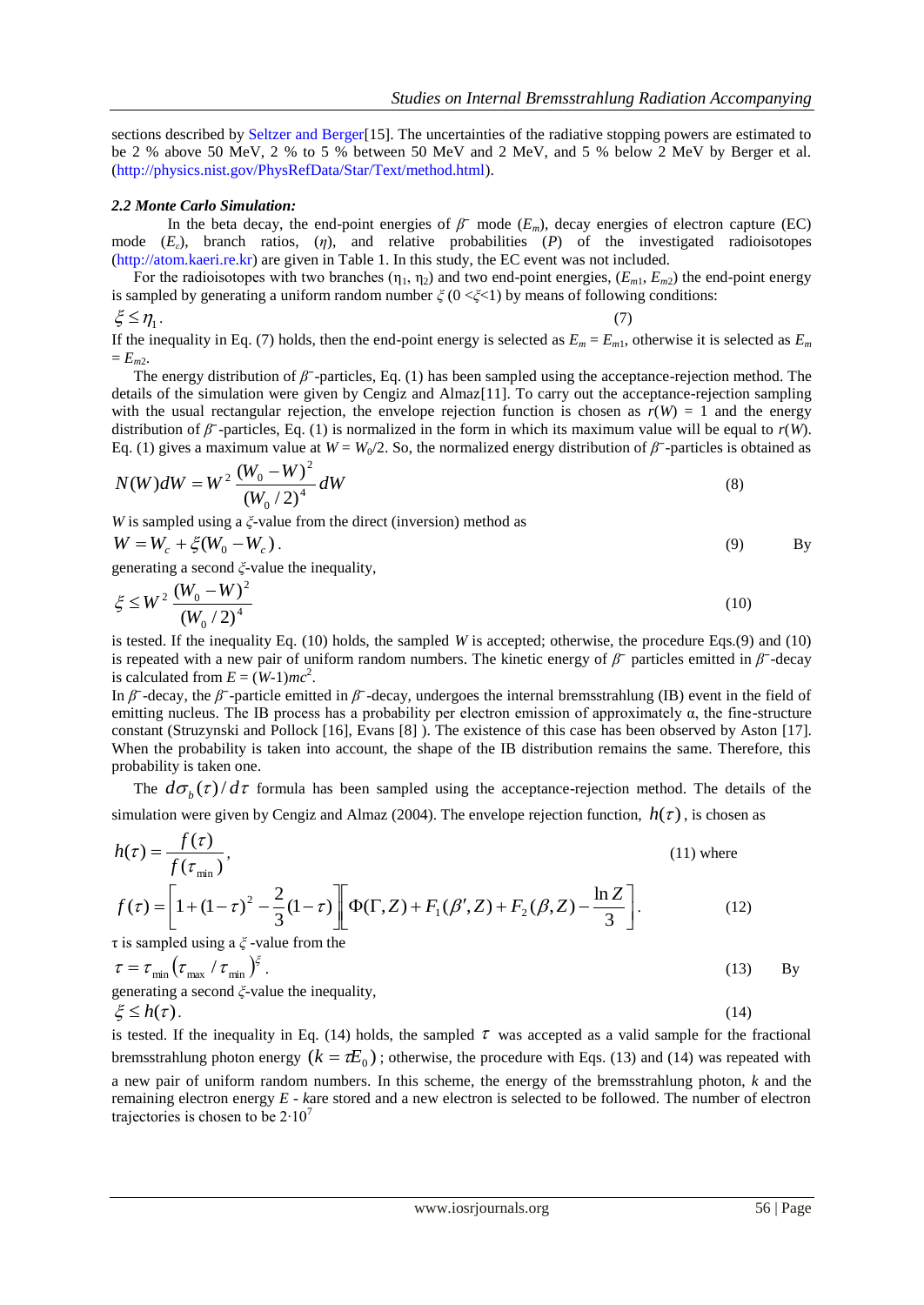## *2.3 Modified KUB calculations (M.KUB):*

The original theory of the IB was suggested by Knipp and Uhlenbeck[18] and by Bloch[19] (calledKUB-Theory)for allowed β-transitions, neglecting the effect of Coulmb field(Z).Then Nilsson[20] as well as Lewis and Ford [5] calculated the IB-spectrum after taking into consideration the influence of the Coulmb field (Z) into IB-process . Despite these modifications for the original KUB-theory, the still absence of complete agreement between experiments and theories can be shown particularly for IB-spectrum accompanying forbiddenβ-transitions.

Therefore a new trail of theoretical calculations was carried out in the present work as applied for the first time by El-Konsol et al.[7].

In these calculations the shape correction factor for second forbidden β-transitions (C<sub>2</sub>) which was suggested by Konopiniski and Uhlenbeck[21] is used. This correction factor  $(C_2)$  is calculated according to the following equation (15), for the sources under investigation ( $36$ Cl and $99$ Tc), and applied into Nilsson-theory[20] (where inNilsson theory [20] the Coulmb correction factor was considered in a more refined manner than in the other theories). This is called modified KUB-calculations(M.KUB) .

$$
C_2 \cong p^4 + \frac{10}{3} p^2 q^2 + q^4 \cong (W^2 - 1)^2 + \frac{10}{3} (W^2 - 1)(W_0 - W)^2 + (W_0 - W)^4
$$
 (15)

Where p and q are the moments of the associated electron and neutrinos respectively, W and  $W_0$  as defined before in equation (1).

## **III. Experimental details:**

The <sup>36</sup>Cl-source was supplied by the radiochemical centreAmersham (Buchinghamshire,England) with an activity of approximately  $658.6*10^4$  Bq.

This source decays to the ground state of 36Ar by β-emission with a branching ratio of 98.1% and an end point energy of 709KeV. Positron emission with a 0,0017% branching ratio and an end point-energy of 115 KeV was also observed. The β-transition was characterized by  $\Delta j=2$ ,  $\Delta \pi=0$  and log ft=13.3, which is classified as non unique second forbidden β-transition **(**[http://atom.kaeri.re.kr](http://atom.kaeri.re.kr/)**).** It is also decays to the ground state of <sup>36</sup>S by an electron capture (Ec) with an branching ratio of 1.9% and an end point energy of 1135KeV(25-27).For Ec transition one can find that ∆j=2, ∆π=0 and log ft=13.58 **(**[http://atom.kaeri.re.kr](http://atom.kaeri.re.kr/)**).**

The IB spectrum accompanying β-transition of  $36^{\circ}$ Cl was measured with a single channel scintillation spectrometer utilizing a NaI (Tl) crystal of 2.54 Cm diameter and 1.91 Cm height optically attached to a 50 AVP photomultiplier. Details of the experimental arrangement and all necessary corrections which were applied for the measured IB can be found in the previous literature Khalil [22-24]It was observed that the measured IB spectrum of <sup>36</sup>Cl was accompanied with the appearance of a photo-peak at an energy 1135 KeV, which is due to the electron effect (Ec) as declared above. However this contribution of electron of electron capture was neglected because of its low intensity 1.9% (Basha et al.[25].

## *3.2 <sup>99</sup>Tc***:**

*3.1<sup>36</sup>Cl:*

<sup>99</sup>Tc is of a second forbidden beta transition type with a half- life≈2.19\*10<sup>5</sup> yr and β-end point energy 292 KeV.It's decay scheme was given in ([http://atom.kaeri.re.kr](http://atom.kaeri.re.kr/)). The 89 KeV gamma linewas not observed in the present measurement. It was observed only the contribution of the 141KeV gamma line intensity to the IB spectrum of <sup>99</sup>Tc-source. A certain Procedur similar to that suggested by Khalil [22,26]has been used. This procedure is based on choosing a momo-energetic source with gamma-line energy equal to that of the source under investigation. Measuring the spectrum of this mono energetic source under the same condition and geometry of the IB spectrum measurements . Then by simple subtraction one can easly obtain the pure IB spectrum

The measured IB spectrum was then analyzed into its constituents by performing the peeling off procedure starting from the high energy tail of the spectrum. In this procedure, the complete pulse high spectra of various mono energetic gamma lines of energies covering the whole IB range studied (100 KeV-1200 KeV) were measured by the scintillation spectrometer at different high tension and at different sources to crystal distances. Dividing the full width at half maximum (FWHM) by the corresponding energy one can obtain the energy resolution of the spectrometer .

 The measured IB intensity was then corrected for the solid angle, absorption, crystal efficiency, back scattering and external bremsstrahlung..The energy resolution of the whole gamma-spectrometer was determined to be 12%. All The details of the experimental processes and methods of analysis are given in the earlier work by Khalil [22-24]and Basha et al.[3].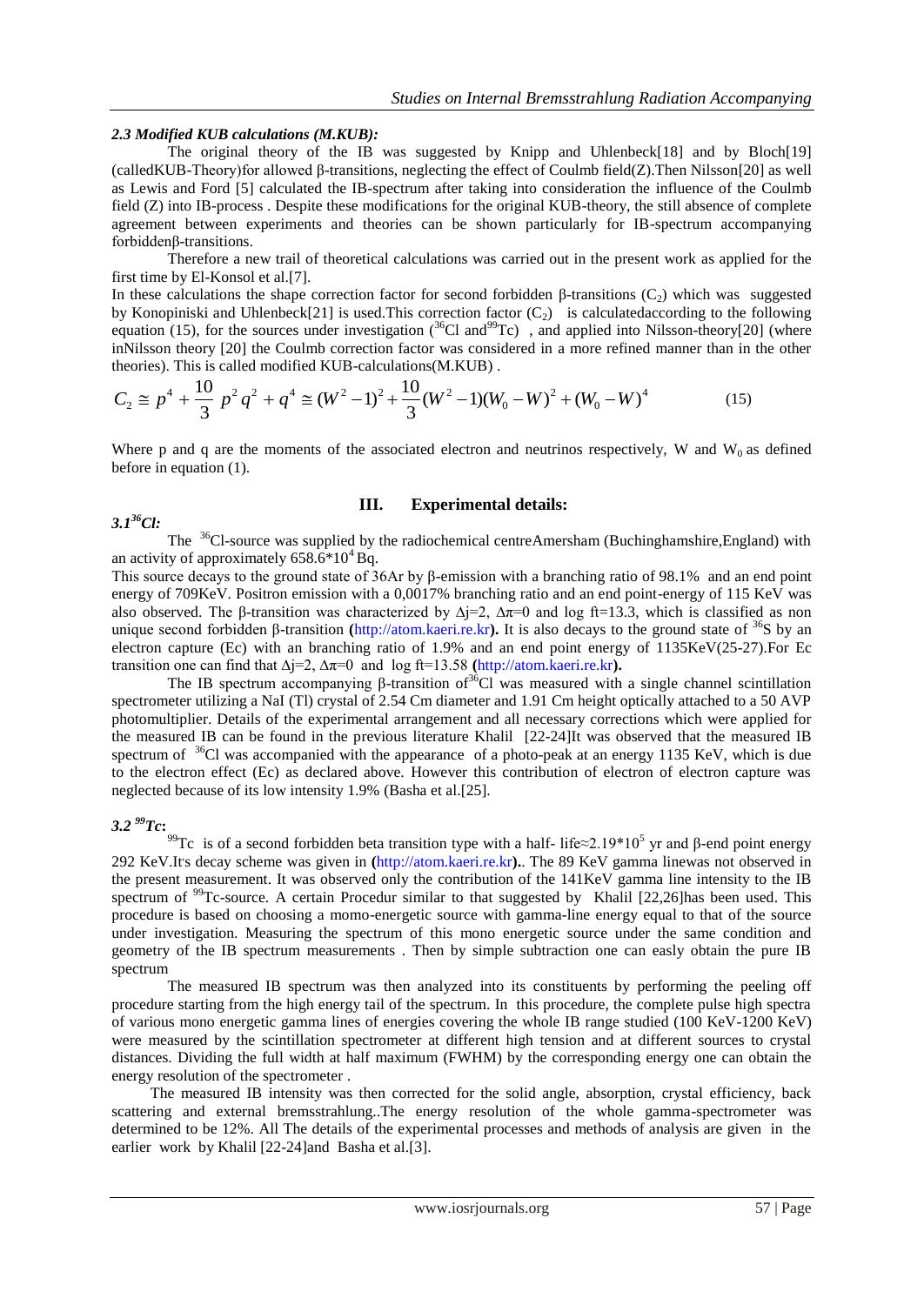# **IV. Results and discussion:**

The measured IB spectrums of  ${}^{36}$ Cl and  ${}^{99}$ Tc sources are presented in figures (1) and (2) respectively.For each isotope the measured IB-spectrum wascorrected according to the aforementioned corrections.For <sup>36</sup>Cl the investigated energy region is from 305-648KeV. Thereforethe corrected experimental IB resultsof <sup>36</sup>Cl are normalized into the theoretical calculations of Monte-Carlo simulation and M.KUB theory at 350 KeV as shown in figure (3). For  $^{99}$ Tc the investigated energy region is from 50-290 KeV. Then the experimental IB results of <sup>99</sup>Tc are normalized into the theoretical calculations of Monte-Carlo simulation and M.KUB theory at 50 KeV as shown in figure (4).

In figure (3), one can observe that the present experimental IB results of  $36$ Cl are in a better agreement with the theoretical calculations than in the previous work by Venkataramiah et al. [2] . Also, we observed in figure (4) that the present experimental IB results of  $\frac{99}{Tc}$  are in a better agreement with the theoretical calculations than in the previous work by Keshava et al. [6] and GunduRao et al. [4]. But we observed in figures (3) and (4) , that still there is a positive deviation between experimental results and theoretical calculations close to β-end point energy. This may be due to detour effect on IB-process. This detour transition is accompanying with the forbidden β-transtions and was discussed early by Ford and Martin [27]. May be, if we take into account this detour effect into the theoretical calculations of M.KUB and Mont Carlo simulation we can get a better agreement between experiment and theory close to β-end point energy.

The <sup>36</sup>Cl and <sup>99</sup>Tc sources have the same degree of forbiddness of β-transition but different values of Coulomb charge (Z) and different values of β-endpoint energy (709 KeV and 292 KeV respectively) . Therefore the effects of Coulomb charge (Z) and values of β-endpoint energy on the IB-process are studied. We represented in figure (5) the ratio values of experimental results into theoretical calculations of modified KUB R(Exp./M.KUB) as a function of the ratio values of( $K/E<sub>βmax</sub>$ ) for the sources under investigation <sup>36</sup>Cl and <sup>99</sup>Tc. Also in figure (6) the ratio values of experimental results into theoretical calculations of Mont Carlo R( Exp./ Mont Carlo) for <sup>36</sup>Cl and <sup>99</sup>Tc are presented. From the figures (5) and (6) one can observe that the ratio values of <sup>99</sup>Tc is larger than ratio values of <sup>36</sup>Cl in the investigated energy region. <sup>99</sup>Tc has a largerCoulomb charge (Z) and lower value of β-endpoint energy in comparison with <sup>36</sup>Cl. Then one can say that the effects of Coulomb charge (Z) and value of β-end point energy on the IB-processes are large for the sources of larger Coulomb charge (Z) and lower value of β-endpoint energy as mentioned before in Khalil [23-24].

The above study may led to the conclusion that, if the effects of Coulomb correction,  $\beta$ -endpoint energy, degree of forbiddances, and consequently detour contribution are considered in a more refined manner than those of the aforementioned theories, a good agreement can be expected between experiment and theory at the higher energy values, close to  $\beta$ -endpoint energy, as suggested before by Khalil $[23-24]$ .

## **Acknowledgement:**

E.I.Khalil thanks Prof. S. El-Konsol and Dr. A.M. Basha for their interest and encouragement.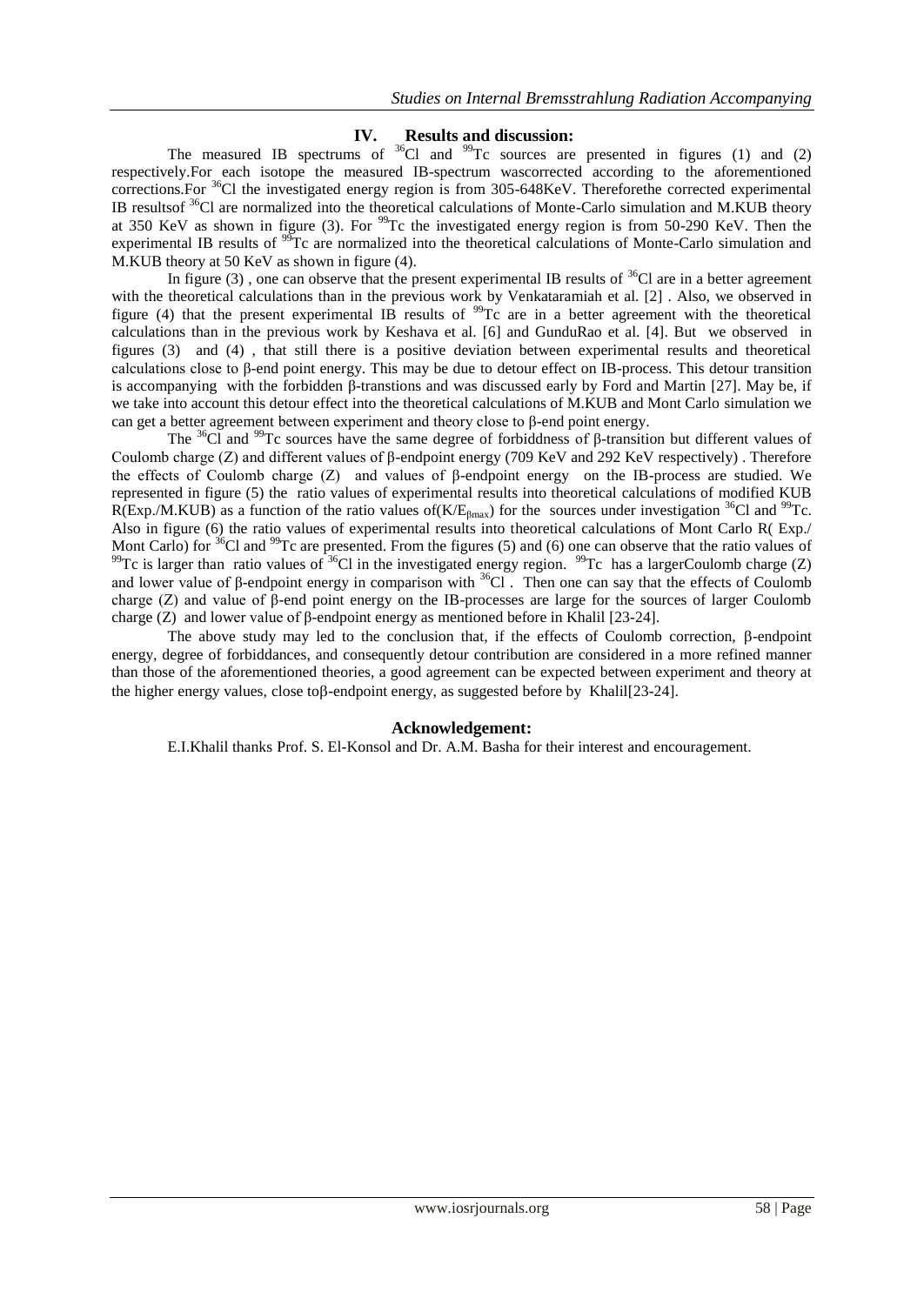**energies of EC mode (***Eε***), branch ratios (***η***) and relative probabilities (***P***) for the radioisotopes, <sup>36</sup>Cl and <sup>99</sup>Tc (http://atom.kaeri.re.kr).**

|                    | Mode of decay |                         |              |        |      |                  |
|--------------------|---------------|-------------------------|--------------|--------|------|------------------|
|                    |               | EC                      | <b>B</b> eta | EC     |      | EC               |
| <b>Nucleus</b>     | $E_m$ (keV)   | $E_{\varepsilon}$ (keV) |              |        |      |                  |
| $\frac{36}{17}$ Cl | 709.23        | 1142.3                  | 0.9810       | 0.0190 | 1.00 | not<br>including |
| $^{99}_{43}$ Tc    | 293.5         |                         | 0.999984     |        | 1.00 |                  |
|                    | 204.0         |                         | 0.000016     |        | 0.00 |                  |



Fig. (1): Typical IB spectrum of <sup>36</sup>Cl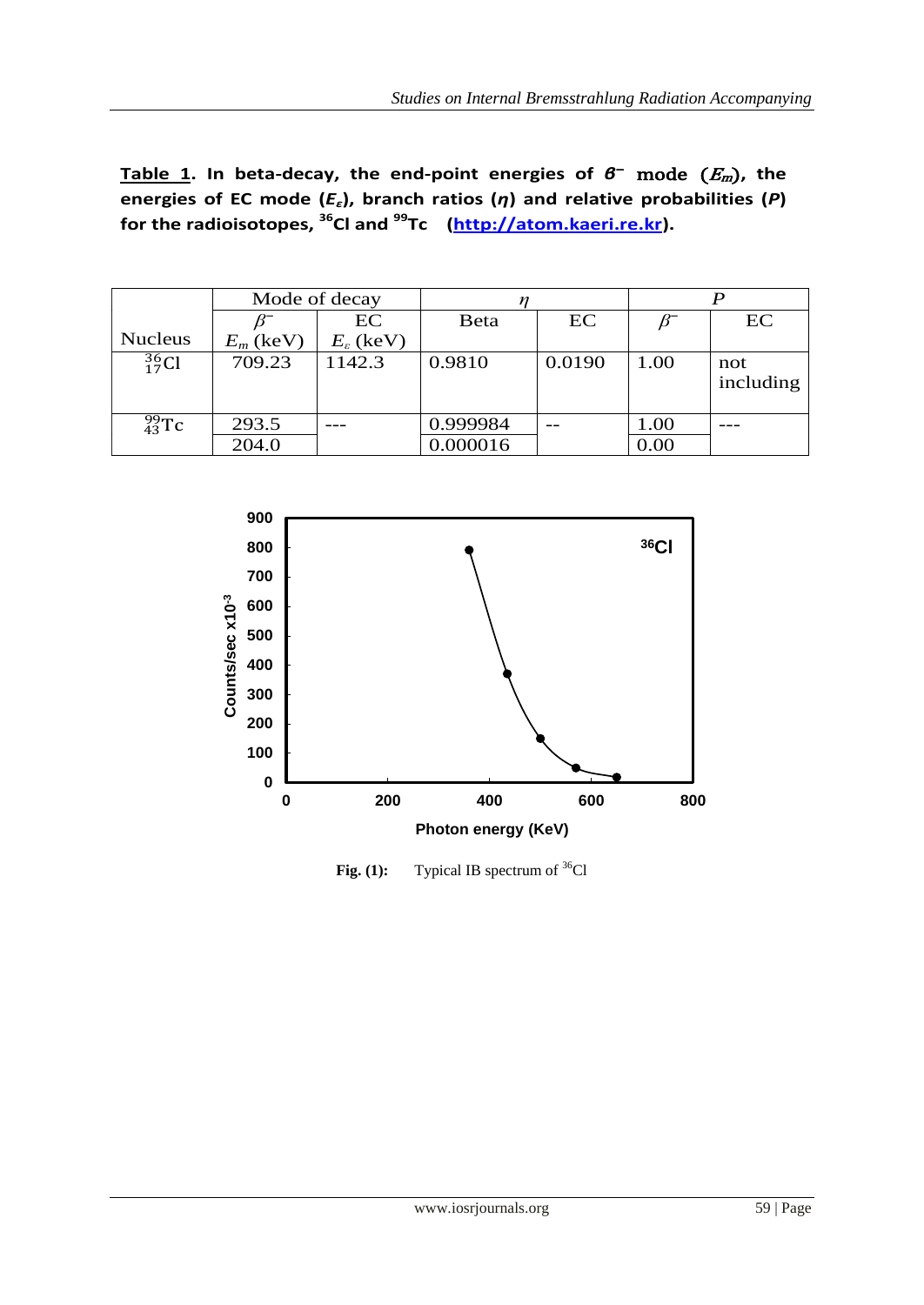

**Fig.(3): The experimental points of Internal bremsstrhlung of <sup>36</sup>Cl with the theoretical calculations of** <br>**Fig.(3):** The experimental points of Internal bremsstrhlung of <sup>36</sup>Cl with the theoretical calculations of **M.KUB (solid line) and Mont Carlo (zdzaj line).** 



Fig.(4): The experimental points of Internal bremsstrhlungfor <sup>99</sup>Tc with the theoretical calculations of **M.KUB (solid line) and Mont Carlo(zdzaj line).**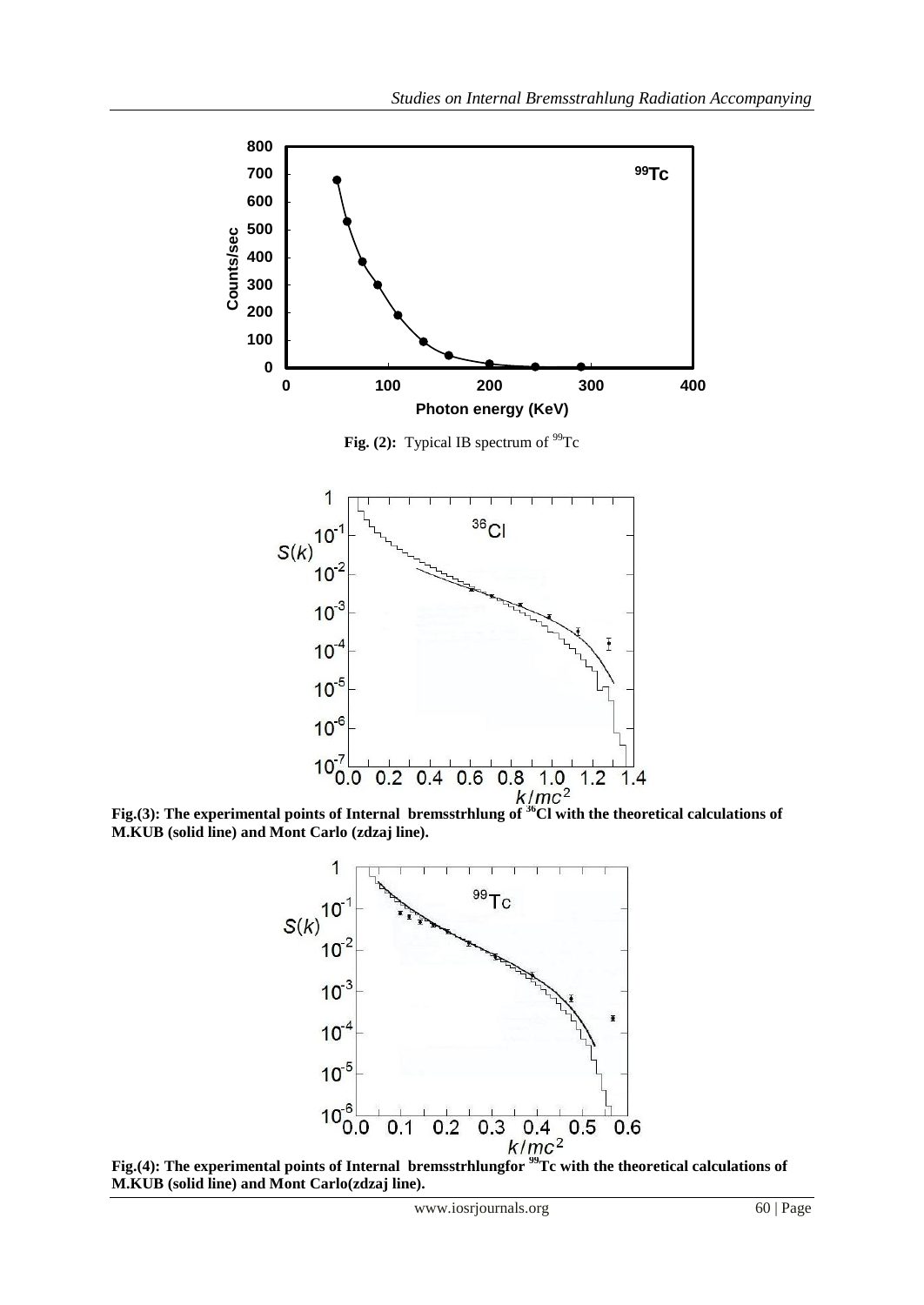

Fig. (5): The ratio values of ( Exp./M.KUB) with  $(K/E<sub>βmax</sub>)$  for <sup>36</sup>Cl and <sup>99</sup>Tc Sources.



Fig. (6): The ratio values of (Exp./Mont Carlo ) with  $(K/E<sub>flmax</sub>)$  for <sup>36</sup>Cl and<sup>99</sup>Tc Sources.